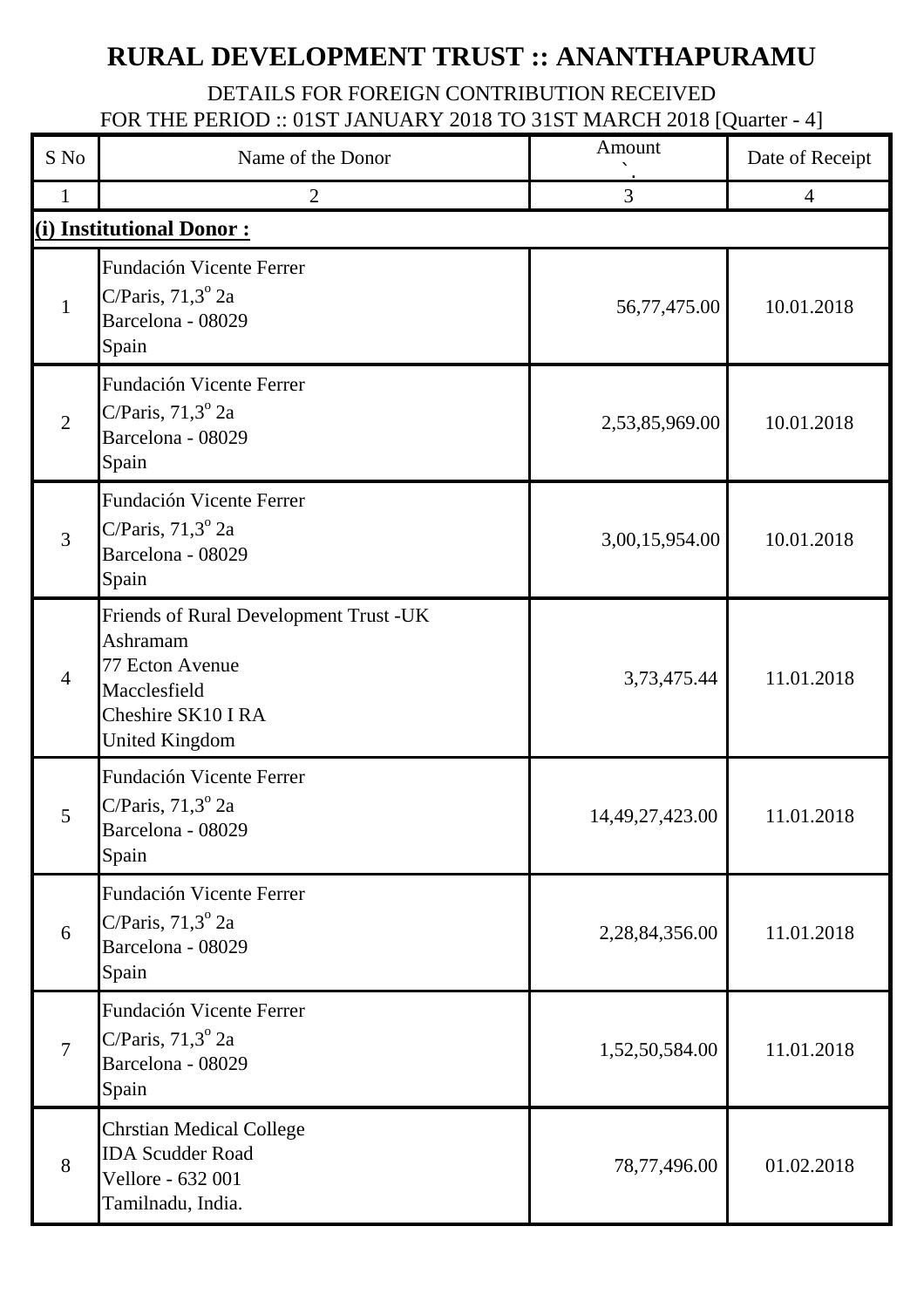| S No | Name of the Donor                                                                        | Amount          | Date of Receipt |
|------|------------------------------------------------------------------------------------------|-----------------|-----------------|
| 1    | $\overline{2}$                                                                           | $\overline{3}$  | $\overline{4}$  |
| 9    | Dalits Eine Chance Fuer Kinder E.V.<br>Hagenauer STR 3 A<br>DE / 28211 Bremen<br>Germany | 7,92,324.00     | 05.02.2018      |
| 10   | Fundación Vicente Ferrer<br>C/Paris, $71,3^{\circ}$ 2a<br>Barcelona - 08029<br>Spain     | 2,59,91,313.00  | 09.02.2018      |
| 11   | Fundación Vicente Ferrer<br>C/Paris, $71,3^{\circ}$ 2a<br>Barcelona - 08029<br>Spain     | 1,96,53,167.00  | 09.02.2018      |
| 12   | Fundación Vicente Ferrer<br>C/Paris, $71,3^{\circ}$ 2a<br>Barcelona - 08029<br>Spain     | 3,16,68,852.00  | 12.02.2018      |
| 13   | Fundación Vicente Ferrer<br>C/Paris, $71,3^{\circ}$ 2a<br>Barcelona - 08029<br>Spain     | 11,87,57,899.00 | 12.02.2018      |
| 14   | Fundación Vicente Ferrer<br>C/Paris, $71,3^{\circ}$ 2a<br>Barcelona - 08029<br>Spain     | 35,67,630.00    | 12.02.2018      |
| 15   | Fundación Vicente Ferrer<br>C/Paris, $71,3^{\circ}$ 2a<br>Barcelona - 08029<br>Spain     | 35,59,712.00    | 12.02.2018      |
| 16   | Fundación Vicente Ferrer<br>C/Paris, $71,3^{\circ}$ 2a<br>Barcelona - 08029<br>Spain     | 3,40,44,752.00  | 12.02.2018      |
| 17   | Fundación Vicente Ferrer<br>C/Paris, $71,3^{\circ}$ 2a<br>Barcelona - 08029<br>Spain     | 6,39,180.00     | 12.02.2018      |
| 18   | Fundación Vicente Ferrer<br>C/Paris, $71,3^{\circ}$ 2a<br>Barcelona - 08029<br>Spain     | 40,81,173.00    | 14.02.2018      |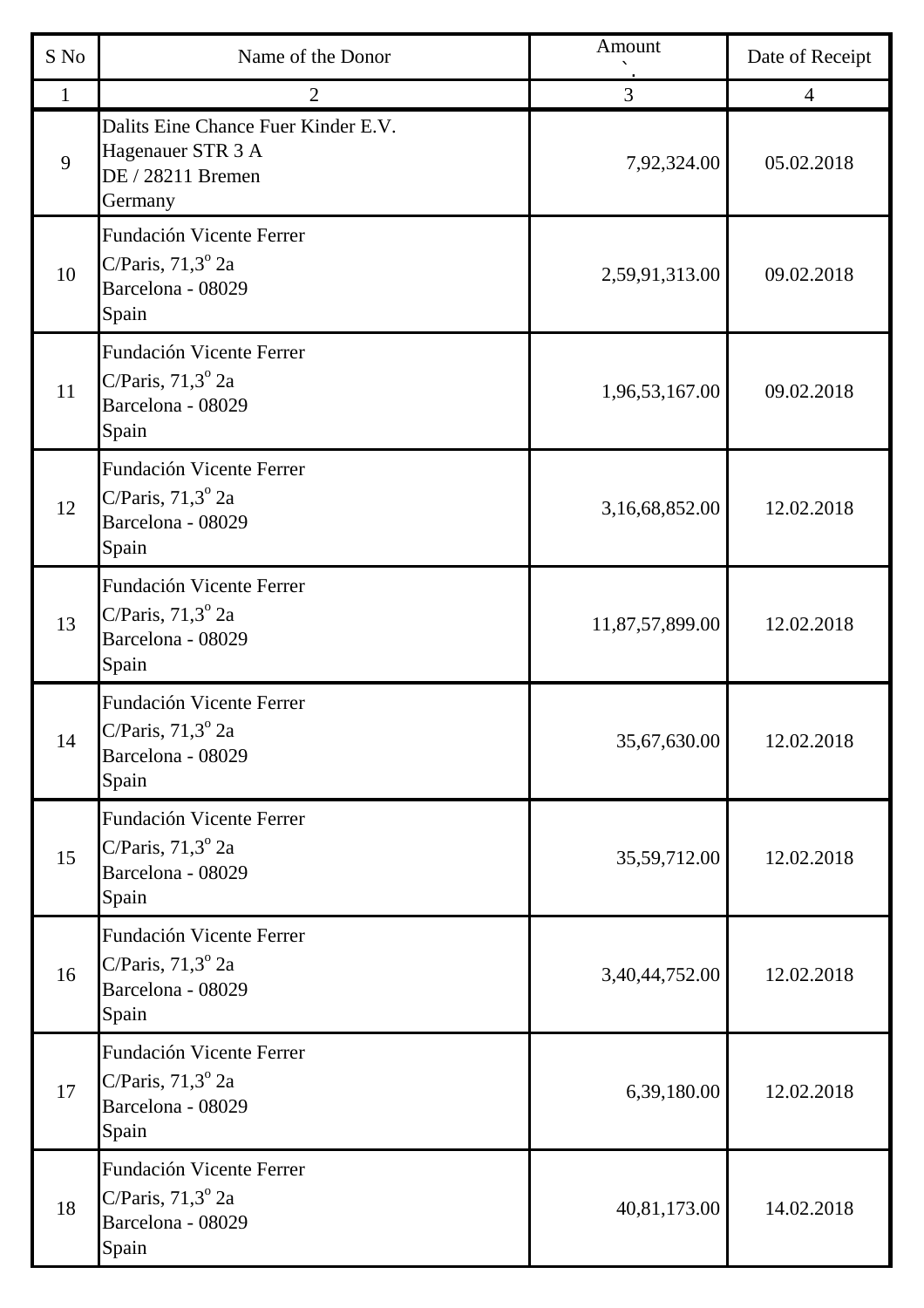| S No         | Name of the Donor                                                                                                                                                    | Amount          | Date of Receipt |
|--------------|----------------------------------------------------------------------------------------------------------------------------------------------------------------------|-----------------|-----------------|
| $\mathbf{1}$ | $\overline{2}$                                                                                                                                                       | 3               | $\overline{4}$  |
| 19           | Fundación Vicente Ferrer<br>C/Paris, $71,3^{\circ}$ 2a<br>Barcelona - 08029<br>Spain                                                                                 | 42,39,941.00    | 02.03.2018      |
| 20           | Colegio International<br>Torrequebrada<br><b>Fundacion Itaca</b><br>C/Golf del Este 7-11<br>29639 - Malaga<br>Spain                                                  | 10,84,300.00    | 05.03.2018      |
| 21           | Vicente Ferrer Foundataion, USA<br>1875 Connecticut Ave, NW, 10th Floor<br>Washington, D.C. 20009<br><b>United States of America</b>                                 | 36,77,333.00    | 05.03.2018      |
| 22           | Sac Treasury Corporate Service County<br>Sac Treasury<br>Corporate Service<br><b>County Buildings</b><br><b>Wellington Square</b><br>London<br><b>United Kingdom</b> | 1,59,117.00     | 06.03.2018      |
| 23           | Fundación Vicente Ferrer<br>C/Paris, $71.3^\circ$ 2a<br>Barcelona - 08029<br>Spain                                                                                   | 11,25,13,178.00 | 07.03.2018      |
| 24           | Fundación Vicente Ferrer<br>C/Paris, $71,3^{\circ}$ 2a<br>Barcelona - 08029<br>Spain                                                                                 | 1,99,76,825.00  | 08.03.2018      |
| 25           | Fundación Vicente Ferrer<br>C/Paris, $71,3^{\circ}$ 2a<br>Barcelona - 08029<br>Spain                                                                                 | 2,99,72,551.00  | 08.03.2018      |
| 26           | Fundación Vicente Ferrer<br>C/Paris, $71,3^{\circ}$ 2a<br>Barcelona - 08029<br>Spain                                                                                 | 2,75,91,836.00  | 08.03.2018      |
| 27           | Fundación Vicente Ferrer<br>C/Paris, $71,3^{\circ}$ 2a<br>Barcelona - 08029<br>Spain                                                                                 | 4,18,96,106.00  | 08.03.2018      |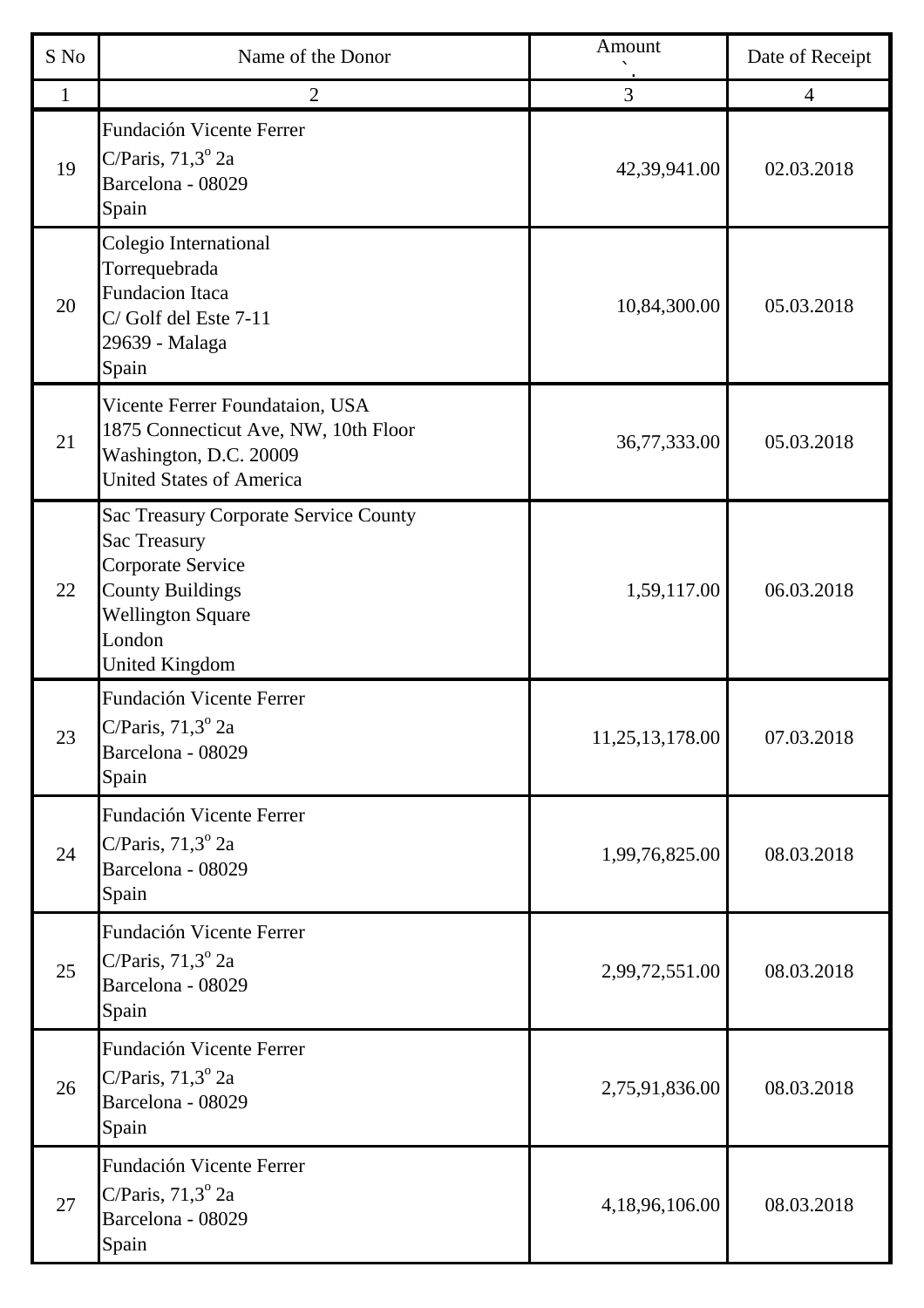| S No           | Name of the Donor                                                                                          | Amount              | Date of Receipt |
|----------------|------------------------------------------------------------------------------------------------------------|---------------------|-----------------|
| $\mathbf{1}$   | $\overline{2}$                                                                                             | 3                   | $\overline{4}$  |
| 28             | <b>Fundación Vicente Ferrer</b><br>C/Paris, $71,3^{\circ}$ 2a<br>Barcelona - 08029<br>Spain                | 1,41,33,882.00      | 08.03.2018      |
| 29             | <b>Fundación Vicente Ferrer</b><br>C/Paris, $71,3^{\circ}$ 2a<br>Barcelona - 08029<br>Spain                | 3,09,36,279.00      | 09.03.2018      |
| 30             | Ravat Dhanunjay<br>988 Fiddler Creek Way<br>Lexington<br>Kentucky 40515<br><b>United States of America</b> | 2,00,000.00         | 15.03.2018      |
|                | (i) INSTITUTIONAL DONORS<br><b>SUB TOTAL : `.</b>                                                          | 78, 15, 30, 082. 44 |                 |
|                | (ii) Individual Donors:                                                                                    |                     |                 |
| 1              | Isabel Babiloni Ucedo<br>C/Maestro Ripolles $N^03$<br>16-31 Castellon 12003<br>Spain                       | 59,240.00           | 03.01.2018      |
| $\overline{2}$ | Maria Teresa Garcia Redon<br>Duda Virgen Lidon 59 $4^0$ C<br>12003 Castellon<br>Spain                      | 37,025.00           | 03.01.2018      |
| 3              | Isabel Villena Toledo<br>C/Viladordis 46 $1^0$ Y <sup>a</sup><br>Manresa 0841<br><b>Barcelona</b><br>Spain | 8,000.00            | 03.01.2018      |
| $\overline{4}$ | Monica Gili Galfetti<br>Bailen 21 Entlo 2 <sup>ª</sup><br>08010 Barcelona<br>Spain                         | 2,750.00            | 08.01.2018      |
| 5              | Carla Brunori Ibanez<br>C/Antonio Pons 2A 3 <sup>0</sup> P<br>12002 Castellon<br>Spain                     | 5,156.00            | 08.01.2018      |
| 6              | Monica Gili Galfetti<br>Bailen 21 Entlo 2 <sup>ª</sup><br>08010 Barcelona<br>Spain                         | 3,682.00            | 08.01.2018      |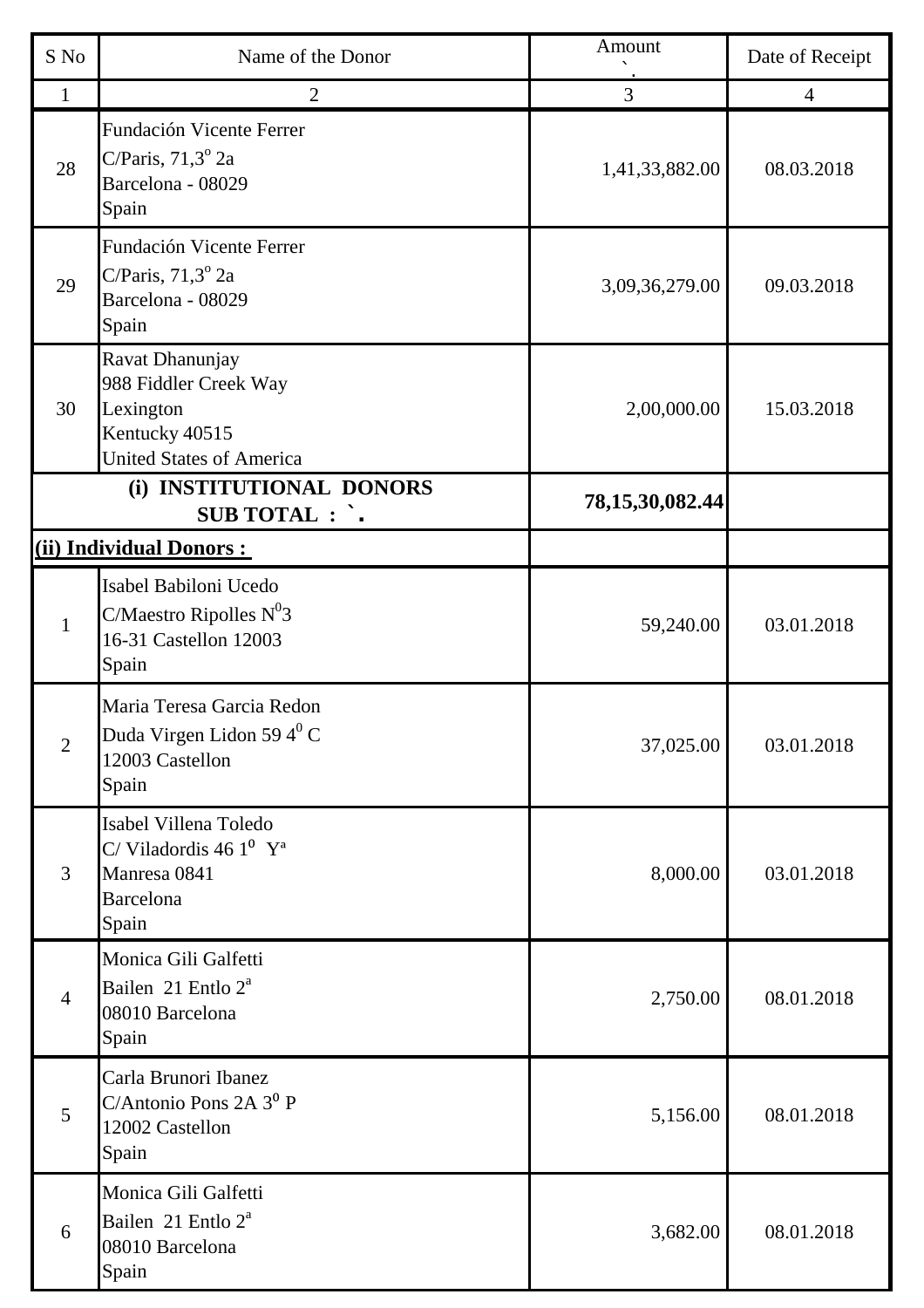| S No         | Name of the Donor                                                                                   | Amount    | Date of Receipt |
|--------------|-----------------------------------------------------------------------------------------------------|-----------|-----------------|
| $\mathbf{1}$ | $\overline{2}$                                                                                      | 3         | $\overline{4}$  |
| 7            | Monica Gili Galfetti<br>Bailen 21 Entlo 2 <sup>ª</sup><br>08010 Barcelona<br>Spain                  | 1,841.00  | 08.01.2018      |
| 8            | Chinnasane Damodara Reddy<br>19, Country Side Drive<br>Sudbury, Ontario<br><b>P3E 5A2</b><br>Canada | 13,000.00 | 15.01.2018      |
| 9            | Jaime Fons Moreno<br>C/Sar Vicente 67<br>46002 Vale Ncir<br>Spain                                   | 22,635.00 | 18.01.2018      |
| 10           | Maria Eugenia<br>C/Rosalia De Castro Z<br>Villaobispo, Leon 24195<br>Spain                          | 1,514.00  | 22.01.2018      |
| 11           | Maria Eugenia<br>C/Rosalia De Castro Z<br>Villaobispo, Leon 24195<br>Spain                          | 1,514.00  | 22.01.2018      |
| 12           | Juan Vivas Valls<br>E duardo Marguina 8<br>08397 Pineda de Mar<br><b>Barcelona</b><br>Spain         | 3,785.00  | 22.01.2018      |
| 13           | Maria Eugenia<br>C/Rosalia De Castro Z<br>Villaobispo, Leon 24195<br>Spain                          | 3,406.50  | 22.01.2018      |
| 14           | Francisca Ferra Miseral<br>C/ Asturias $n^0 Z$<br>07013 Palma<br><b>Baleares</b><br>Spain           | 2,508.00  | 22.01.2018      |
| 15           | Maria Julia Martinez Llamas<br><b>Espana 240008</b><br>Leon<br>Spain                                | 2,200.00  | 22.01.2018      |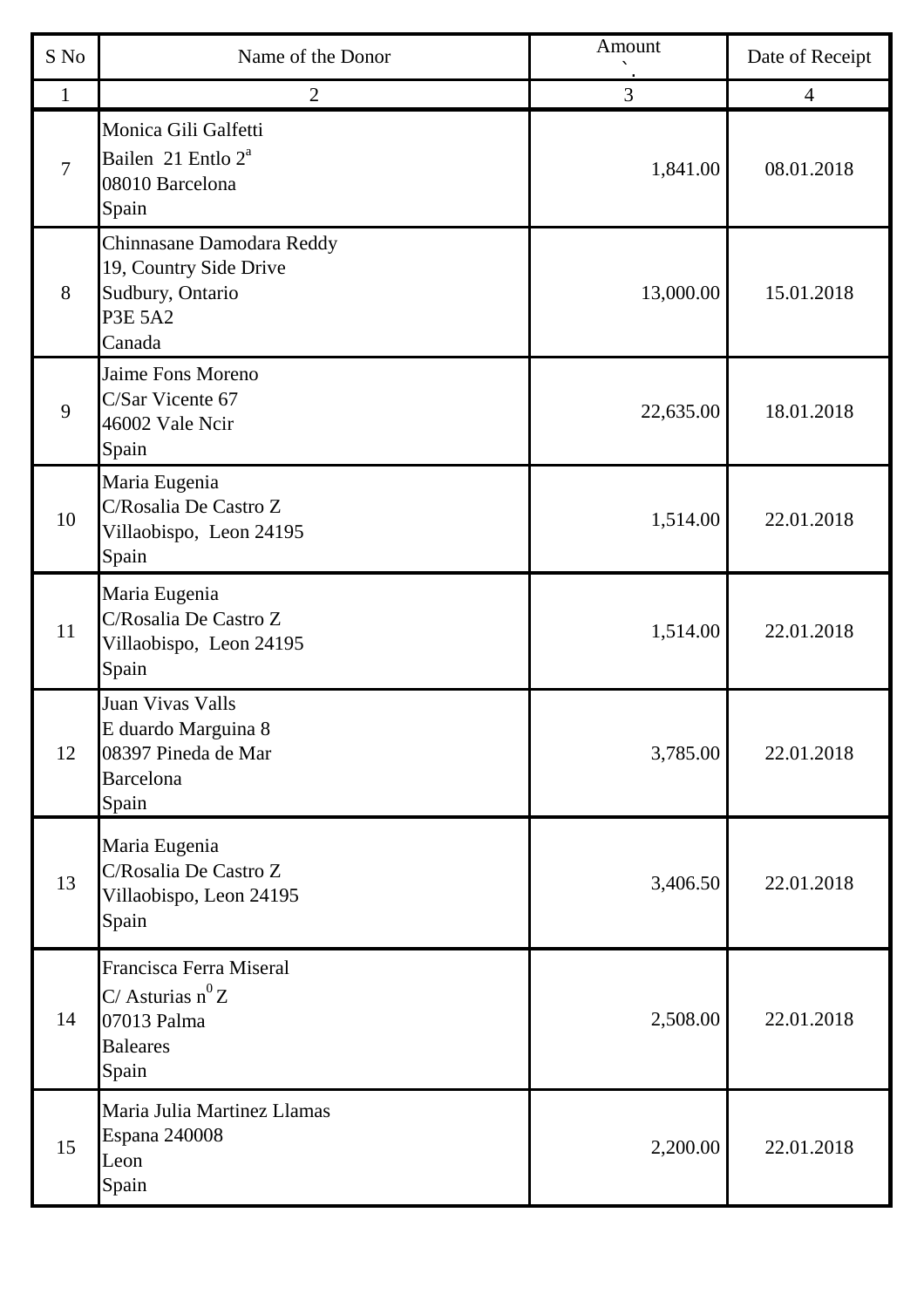| S No         | Name of the Donor                                                                                                                     | Amount    | Date of Receipt |
|--------------|---------------------------------------------------------------------------------------------------------------------------------------|-----------|-----------------|
| $\mathbf{1}$ | $\overline{2}$                                                                                                                        | 3         | $\overline{4}$  |
| 16           | Maria Del Pilar<br>C/Santocildes 27 Izda<br>28005 Madrid<br>Spain                                                                     | 4,400.00  | 22.01.2018      |
| 17           | Ana Rosa Velasco Suarez<br>C/Senor De Bembibre 177°C<br>24005 Leon<br>Spain                                                           | 3,030.00  | 23.01.2018      |
| 18           | Francisco Jorquera Plaza<br>C/Eyrato Del Ave $N^0$ 1<br>C.P 24008 Leon<br>Spain                                                       | 4,545.00  | 23.01.2018      |
| 19           | <b>Salvador Hernandez Rosales</b><br>C/Francisco Alonso Martin 11<br>C.P.38240 Punta Del Hidaigo<br><b>S/C DK Tosarrdfoz</b><br>Spain | 11,362.50 | 23.01.2018      |
| 20           | Quionia Perez Arnillas<br>Plaza Padres Dominicos Nº 62º B<br>CP 47007 Palencia<br>Spain                                               | 4,545.00  | 23.01.2018      |
| 21           | Francisco Jorquera Plaza<br>C/Eyrato Del Ave $N^0$ 1<br>C.P 24008 Leon<br>Spain                                                       | 1,515.00  | 23.01.2018      |
| 22           | Maria Jesus Abril De La Fueute<br>Usb/Manteleon 165<br>Carlaial De La Legza<br>24196 Leon<br>Spain                                    | 2,200.00  | 25.01.2018      |
| 23           | Joaquin Albert Lozano<br>Avda Reyes Catolicos 15 -1 $^0$<br>30520 Jumilla (Murcia)<br>Spain                                           | 3,056.00  | 25.01.2018      |
| 24           | Joaquin Albert Lozano<br>Avda Reyes Catolicos 15 - $1^0$<br>30520 Jumilla (Murcia)<br>Spain                                           | 3,820.00  | 25.01.2018      |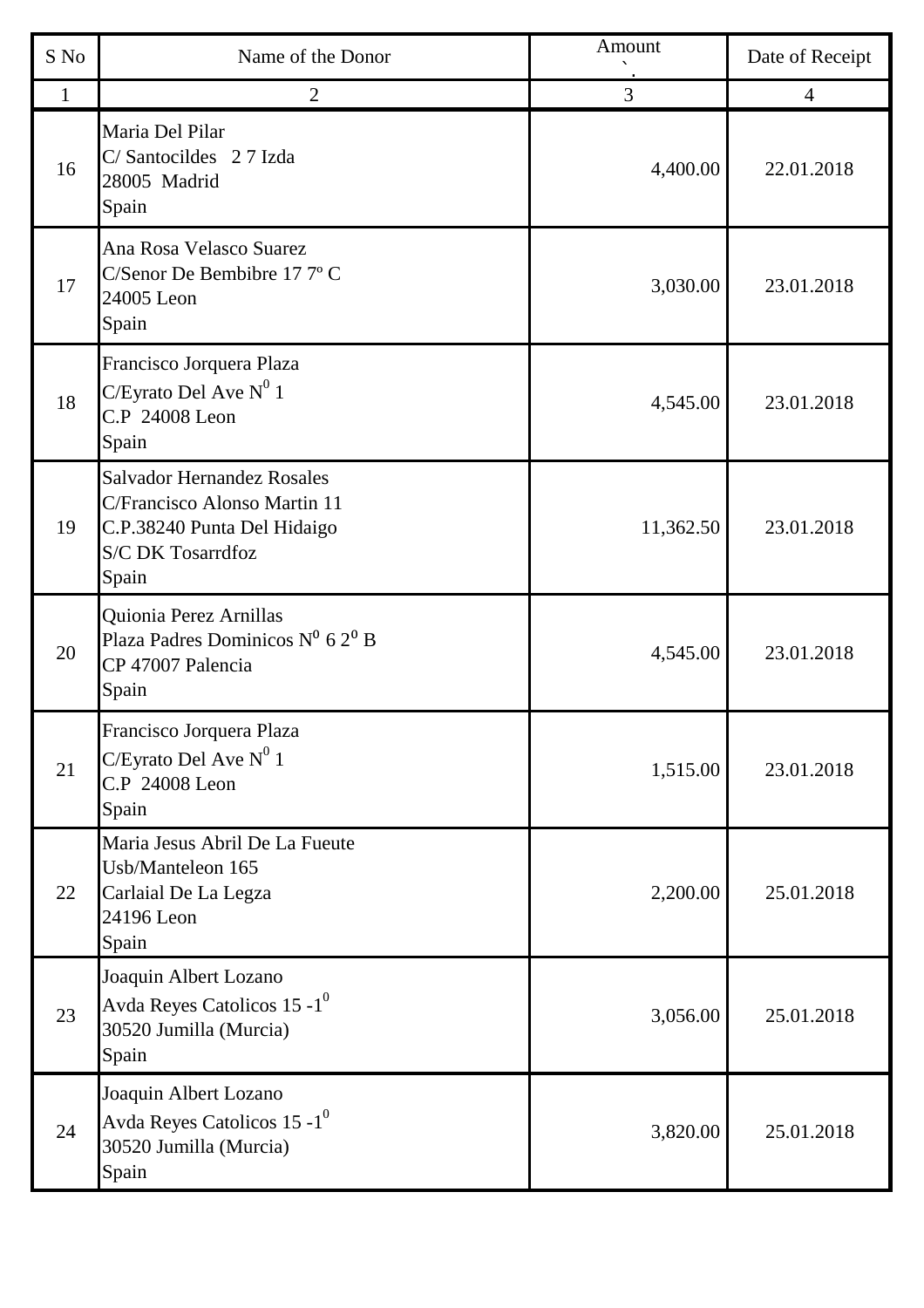| S No         | Name of the Donor                                                                                                  | Amount    | Date of Receipt |
|--------------|--------------------------------------------------------------------------------------------------------------------|-----------|-----------------|
| $\mathbf{1}$ | $\overline{2}$                                                                                                     | 3         | 4               |
| 25           | Quionia Perez Arnillas<br>C/Fuero 11 2 °C<br>24001 Leon<br>Spain                                                   | 1,528.00  | 25.01.2018      |
| 26           | <b>Bernard Daniel Murphy</b><br>15 Clyde House<br>93 Surbiton Road<br>Kingston KT1 2 HW<br><b>United Kingdom</b>   | 1,100.00  | 30.01.2018      |
| 27           | Maria Angeles Garcia Valbuena<br>Calle Padre Risco Nº 31<br>8° Jzda 24007 Ceon<br>Spain                            | 1,526.00  | 30.01.2018      |
| 28           | Jesus Barberan Soriano<br>Tetuan 7 - 9 - 3° 2°<br>08800 Vilanuva La Deztra<br><b>Barcelona</b><br>Spain            | 2,200.00  | 30.01.2018      |
| 29           | Faustino Manuel Leon Rodriguez<br>C/Secrstario Padilla 181 Pico 2 Pia<br>35010 Las Palmas De Gran Canaria<br>Spain | 5,400.00  | 30.01.2018      |
| 30           | Raffaele Olivier<br>Joan Lamote 6 - B<br><b>Res Molnas</b><br>Tarragona<br>Spain                                   | 19,075.00 | 30.01.2018      |
| 31           | Maria Angeles Rodriguez Hidalgo<br>C/Sardial Poucela $6 - 2^0$ C<br>Villaobispo 24195 Leon<br>Spain                | 1,526.00  | 30.01.2018      |
| 32           | Maria Jose Dominguez Lozano<br>Doctor Miguel Rosas 14-5 <sup>0</sup> 506<br>Las Palmas De Gran Canaria<br>Spain    | 4,500.00  | 30.01.2018      |
| 33           | Rodolfo Francisco Naranjo Gonzalez<br>Vinaruz 31 3-A Derecha<br>Madrid 28002<br>Spain                              | 53,410.00 | 30.01.2018      |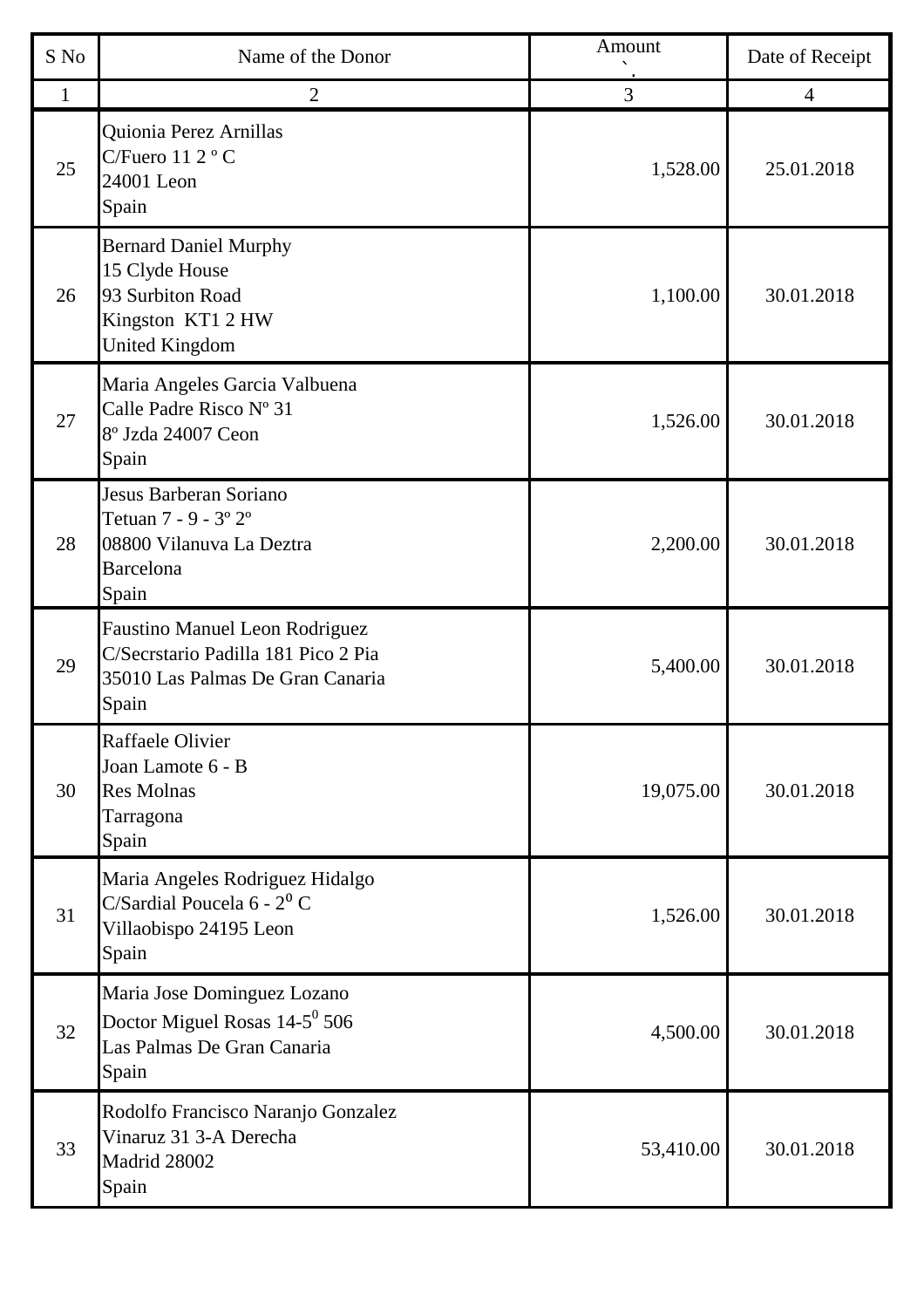| S No         | Name of the Donor                                                                                            | Amount    | Date of Receipt |
|--------------|--------------------------------------------------------------------------------------------------------------|-----------|-----------------|
| $\mathbf{1}$ | $\overline{2}$                                                                                               | 3         | $\overline{4}$  |
| 34           | Maria Marthi Massuet<br>C/Riora 15 2 - 2<br>08172 Sant Cugat<br>Del Valles<br>Spain                          | 6,104.00  | 30.01.2018      |
| 35           | Jesus Lizdrbe Chocdrro<br>Rodolto Naranjo Gonzaloz<br>Vinaruz 31 3A Derecha<br>Madrid 28002<br>Spain         | 22,890.00 | 30.01.2018      |
| 36           | Pere Flaque Gimenez<br>Plaga Austral N1<br>43007 Tarragona<br>Spain                                          | 91,560.00 | 30.01.2018      |
| 37           | Raffaele Olivier<br>Joan Lamote 6 - B<br><b>Res Molnas</b><br>Tarragona<br>Spain                             | 1,820.00  | 30.01.2018      |
| 38           | Maria Jose Dominguez Lozano<br>Doctor Miguel Rosas 14-156<br>Las Palmas De Grau Carnia<br>Spain              | 3,300.00  | 30.01.2018      |
| 39           | Pablo Angel Barrios Martinez<br>C/Argumosa 92A/28012<br>Madrid<br>Spain                                      | 1,100.00  | 02.02.2018      |
| 40           | Luis Joao Da Cunha Ribeiro Gomes<br>Travessa Larga $N^0$ 1-2 <sup>0</sup> ESQ<br>1150-207 Lisboa<br>Portugal | 4,400.00  | 05.02.2018      |
| 41           | Maria Laura Birollo<br>Santo Fe 1455 P.B.E<br>Rosorio Stafe<br>Argentina                                     | 2,200.00  | 05.02.2018      |
| 42           | Begona Ortiz De Urbina<br>C/Amargos12 $3^0$ $2^0$<br>08002 Barcelona<br>Spain                                | 4,641.00  | 05.02.2018      |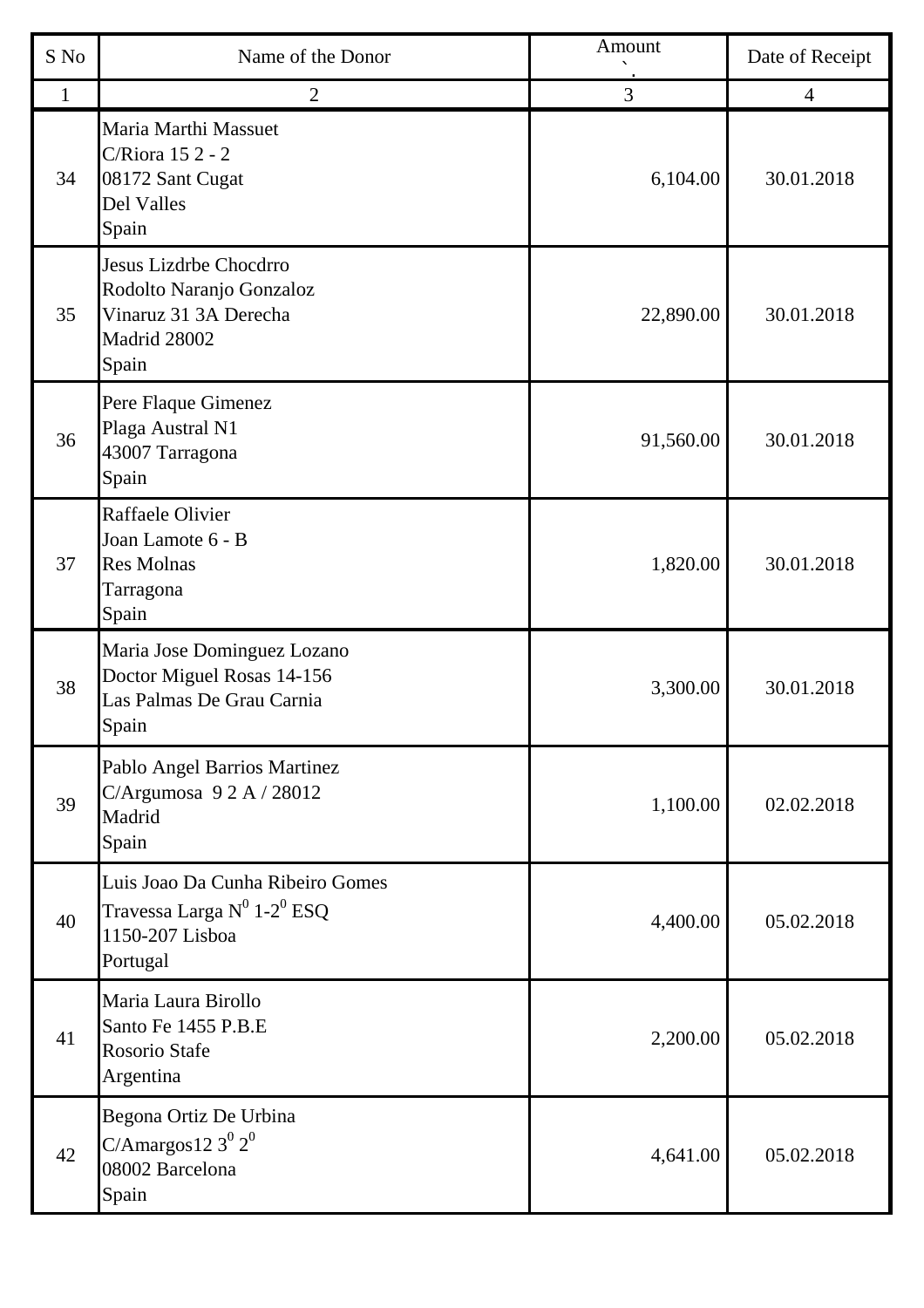| S No         | Name of the Donor                                                                                           | Amount    | Date of Receipt |
|--------------|-------------------------------------------------------------------------------------------------------------|-----------|-----------------|
| $\mathbf{1}$ | $\overline{2}$                                                                                              | 3         | $\overline{4}$  |
| 43           | Maria Jose Llaneres Mateu<br>Calle Mariano Aguilo 13 <sup>0</sup> 3 <sup>a</sup><br>07005 Mallorca<br>Spain | 7,735.00  | 05.02.2018      |
| 44           | Florencia Giavedoni<br>Roseti 1447 PB 6<br><b>Buenos Aires</b><br>Argentina                                 | 31,425.00 | 05.02.2018      |
| 45           | Florencia Giavedoni<br>Roseti 1447 PB 6<br><b>Buenos Aires</b><br>Argentina                                 | 2,200.00  | 05.02.2018      |
| 46           | Manuel Fillol Crespo<br>Valdelinares 4-18<br>46015 Valencia<br>Spain                                        | 7,735.00  | 05.02.2018      |
| 47           | Analia Veronica Gricius<br>Mumberpo Primo 3439 2º C Caba<br>Argentina                                       | 1,100.00  | 05.02.2018      |
| 48           | Luis Carlos Oliveira Arrais<br>Rua Do Carril 37<br>3800-129 Aveiw<br>Portugal                               | 1,750.00  | 05.02.2018      |
| 49           | Julieta Noemi Ferreiro<br>Cavour 3472 Lanus<br>1824<br>Argentina                                            | 5,500.00  | 12.02.2018      |
| 50           | Maria Jose Larrainzar Sagues<br>Plazo Del Sol 2<br>Riezu Navarra<br>Spain                                   | 7,640.00  | 12.02.2018      |
| 51           | Mercedes Teresita Ganuza Marugarren<br>C/Corcega 593 $4^{\circ}4^{\circ}$<br>Barcelona 08025<br>Spain       | 3,000.00  | 12.02.2018      |
| 52           | Maria Neus Serra Cardona<br>C/ Joye Zornoza<br>13 Eicissa 07800<br>Spain                                    | 2,200.00  | 15.02.2018      |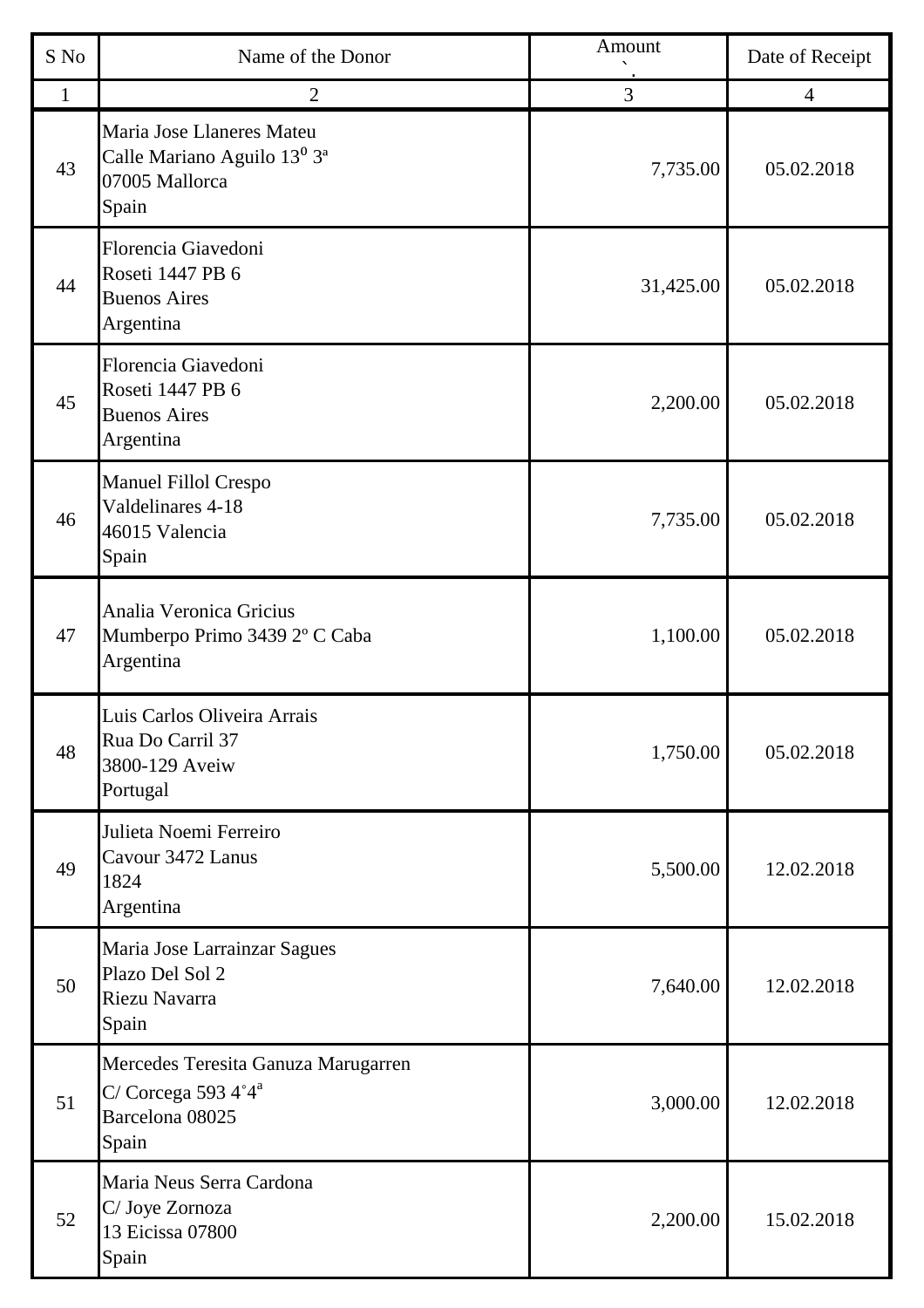| S No | Name of the Donor                                                                                           | Amount   | Date of Receipt |
|------|-------------------------------------------------------------------------------------------------------------|----------|-----------------|
| 1    | $\overline{2}$                                                                                              | 3        | $\overline{4}$  |
| 53   | Maria Neus Serra Cardona<br>C/ Joye Zornoza<br>13 Eicissa 07800<br>Spain                                    | 3,086.00 | 15.02.2018      |
| 54   | Maria Neus Serra Cardona<br>C/ Joye Zornoza<br>13 Eicissa 07800<br>Spain                                    | 7,715.00 | 15.02.2018      |
| 55   | Victor Mari Mari<br>C/Des Cubells $22-1-1$ <sup>0</sup> -B<br>07800 Ibiza<br>Spain                          | 2,050.00 | 15.02.2018      |
| 56   | Victor Mari Mari<br>C/Des Cubells $22-1-1^0$ - B<br>07800 Ibiza<br>Spain                                    | 7,715.00 | 15.02.2018      |
| 57   | Victor Mari Mari<br>C/ Des Cubells $22-1-1$ <sup>0</sup> - B<br>07800 Ibiza<br>Spain                        | 3,300.00 | 15.02.2018      |
| 58   | Maria Teresa Torres Torres<br>Via Punica 53 1º 2º<br>Ibiza (Illes Balears)<br>Spain                         | 7,750.00 | 16.02.2018      |
| 59   | Maria Del Carmen Hidalgo<br>Camino Binisuel Sin nombre<br>Buzon 16, 07300 Fnca<br><b>Barcelona</b><br>Spain | 7,750.00 | 16.02.2018      |
| 60   | Genoveva Escandell Serra<br>Cami Vells Mateo<br>07816 Eivissa<br>Spain                                      | 7,750.00 | 16.02.2018      |
| 61   | Maria Teresa Torres Torres<br>Via Punica 53 1º 2º<br>Ibiza (Illes Balears)<br>Spain                         | 500.00   | 16.02.2018      |
| 62   | Victor Mari Mari<br>C/ Des Cubells $22-1-1^0$ - B<br>07800 Ibiza<br>Spain                                   | 7,750.00 | 16.02.2018      |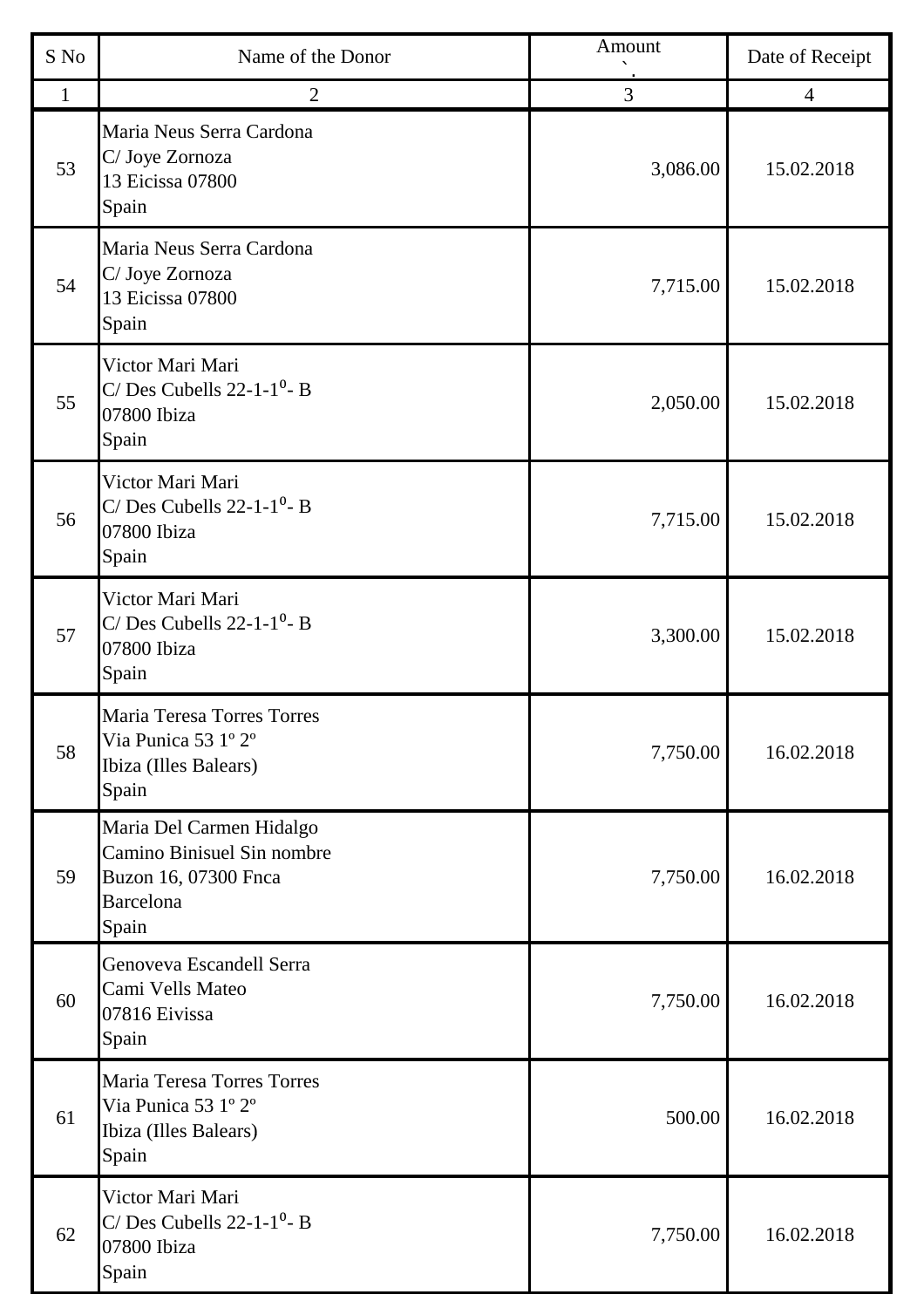| S No         | Name of the Donor                                                                                            | Amount    | Date of Receipt |
|--------------|--------------------------------------------------------------------------------------------------------------|-----------|-----------------|
| $\mathbf{1}$ | $\overline{2}$                                                                                               | 3         | $\overline{4}$  |
| 63           | <b>Monica Mari Torres</b><br>Avda.Espana 63<br>07800 Ibiza Espana<br>Spain                                   | 15,500.00 | 16.02.2018      |
| 64           | Maria Victoria Medina Rodriguez<br>C/Torreque Brada 2,1,4,1,<br>18008 Granada<br>Spain                       | 1,500.00  | 22.02.2018      |
| 65           | Castro Gil Ana Maria<br>C/Ca Pasrze 102<br>08370 Calella<br>Spain                                            | 3,862.50  | 22.02.2018      |
| 66           | Maria Mercedes Hernandez Sanchez<br>Calle Caterina Albert N° 6 $7^0$ l <sup>a</sup><br>17001 Girona<br>Spain | 5,950.00  | 22.02.2018      |
| 67           | Adela Vinaras Medina<br>C/Sangenjo 28 1º D<br>C.P 28034 Madrid<br>Spain                                      | 3,300.00  | 22.02.2018      |
| 68           | Miguel Angel Pardo Baeza<br>C/Las Eras 17<br>Valmuel Teraea 44660<br>Spain                                   | 1,100.00  | 22.02.2018      |
| 69           | Victor Mari Mari<br>$C/Des$ Cubells 22-1-1 <sup>0</sup> - B<br>07800 Ibiza<br>Spain                          | 1,500.00  | 22.02.2018      |
| 70           | Maria Serrabella Hernandez<br>C/Isabel Clara Eugenia 48C 2° A<br>28050 Espana<br>Madrid<br>Spain             | 8,000.00  | 22.02.2018      |
| 71           | <b>Francisco Javier Ros</b><br>Via Fari Gola Z Palleja<br>Spain                                              | 8,550.00  | 22.02.2018      |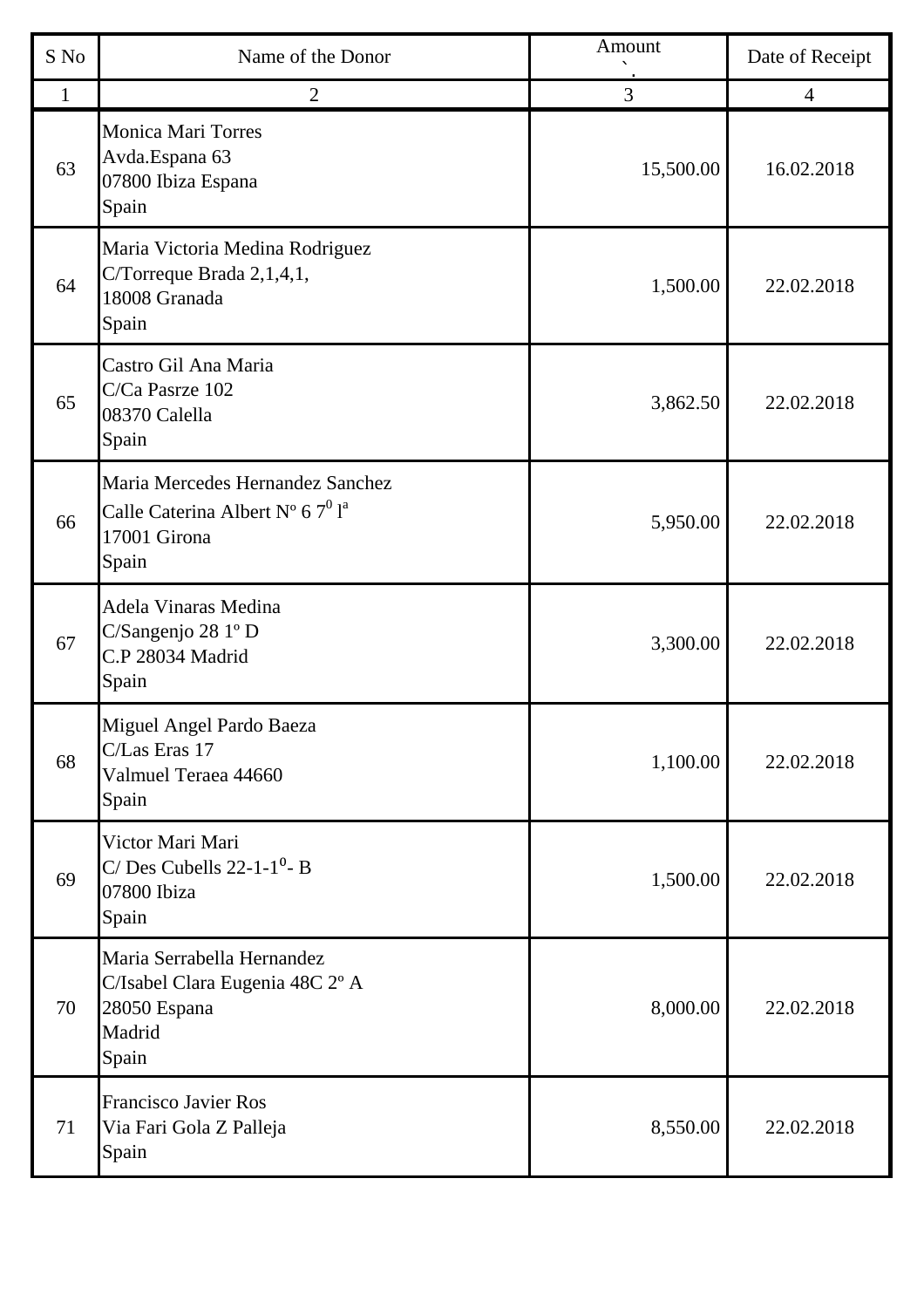| S No         | Name of the Donor                                                                                        | Amount    | Date of Receipt |
|--------------|----------------------------------------------------------------------------------------------------------|-----------|-----------------|
| $\mathbf{1}$ | $\overline{2}$                                                                                           | 3         | $\overline{4}$  |
| 72           | Isabel Folgado Caro<br>C/Turisme 22 - 40 Escb 6 -2<br>08370 Calella<br><b>Barcelona</b><br>Spain         | 19,312.50 | 22.02.2018      |
| 73           | Maria Silvia Muina Moiron<br>C/Son Roja 67 Rsneo<br>27700 Lugo<br>Spain                                  | 1,100.00  | 22.02.2018      |
| 74           | Isabel Folgado Caro<br>C/Turisme 22 - 40 Escb 6 -2<br>08370 Calella<br><b>Barcelona</b><br>Spain         | 3,850.00  | 22.02.2018      |
| 75           | Isabel Folgado Caro<br>C/Turisme 22 - 40 Escb 6 -2<br>08370 Calella<br>Barcelona<br>Spain                | 3,862.50  | 22.02.2018      |
| 76           | Eugenia Sanz Salvachua<br>P° Le San Mdan 160 A° Z°<br>08037 Barcelona<br>Spain                           | 2,866.50  | 22.02.2018      |
| 77           | Eva Vila Betriu<br>C/Mare De Deu Del Coll 25 2 <sup>o</sup> u 4 <sup>e</sup><br>08023 Barcelona<br>Spain | 22,788.75 | 22.02.2018      |
| 78           | Maria Jose Bernad Monferrer<br>Plana Clave N 10<br>Castellon 12001<br>Spain                              | 3,862.50  | 22.02.2018      |
| 79           | Maria Antonia Martin Garcia<br>C/Tibidado Nª 108 Casa<br>C.P.08210 Barcelona<br>Spain                    | 1,545.00  | 22.02.2018      |
| 80           | Ana Maria Gutierrez Sanchez<br>C/Josep pla $181 - 8^{\circ} 4^{\text{a}}$<br>08020 Barcelona<br>Spain    | 3,090.00  | 22.02.2018      |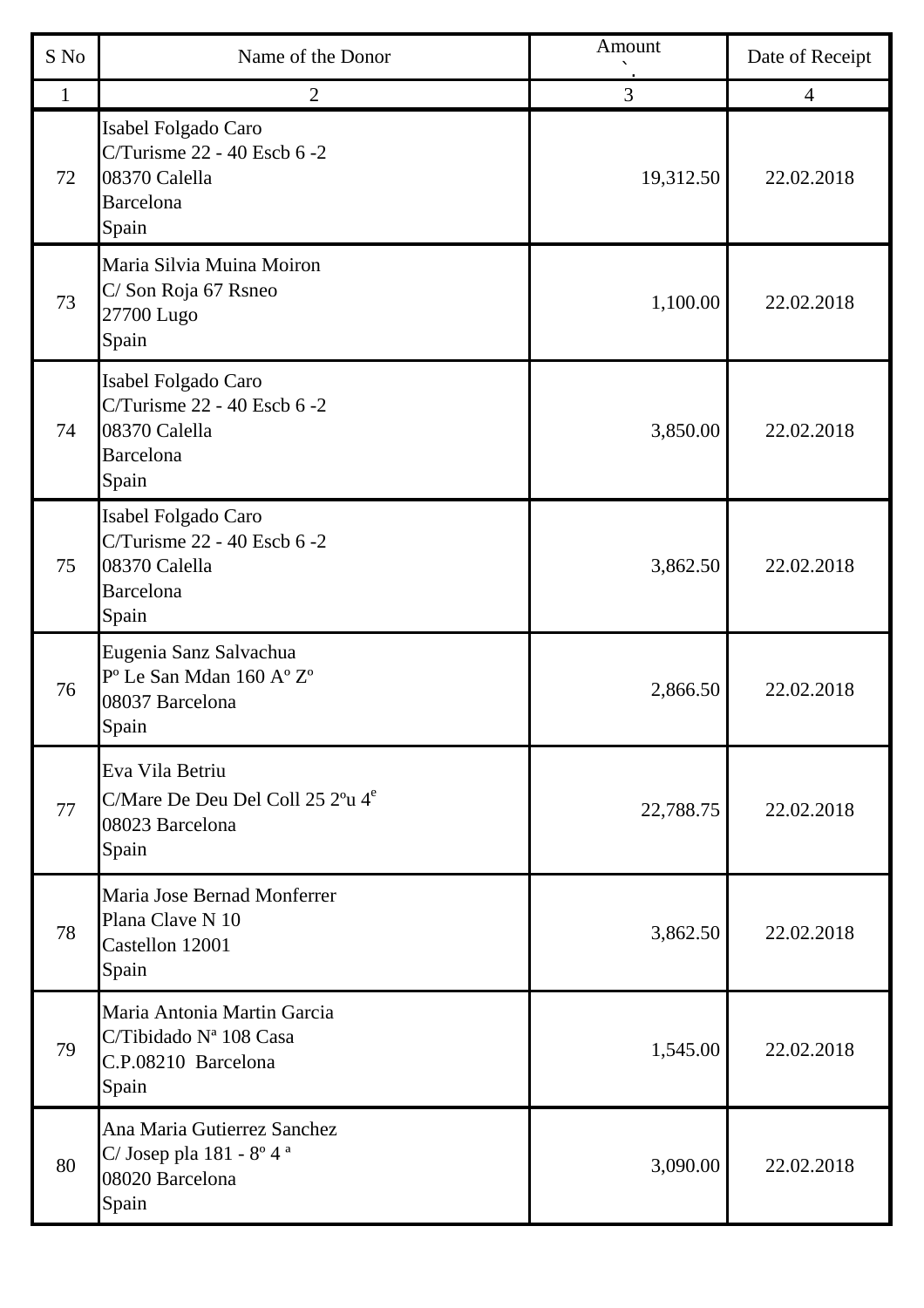| S No | Name of the Donor                                                                                                      | Amount      | Date of Receipt |
|------|------------------------------------------------------------------------------------------------------------------------|-------------|-----------------|
| 1    | $\overline{2}$                                                                                                         | 3           | $\overline{4}$  |
| 81   | Maria Del Carmen Hidalgo<br>Camino Biniguel Sin numero<br>Buzon 16 07300 Iuca<br>Mallorca<br><b>Barcelona</b><br>Spain | 3,862.50    | 22.02.2018      |
| 82   | <b>Fidel Sanchez Lopez</b><br>Avd. Cardenal Herrera Oria<br>$n^0$ 20 - Drcha - $1^0$ B<br>39011 Santander<br>Spain     | 5,000.00    | 22.02.2018      |
| 83   | <b>Robert Moore</b><br>46 Watkins Way<br>Shoeburyness<br>Southend-On-Sea<br>SS3 9NX ESSEX<br><b>United Kingdom</b>     | 8,82,185.56 | 23.02.2018      |
| 84   | <b>Robert Moore</b><br>46 Watkins Way<br>Shoeburyness<br>Southend-On-Sea<br>SS3 9NX ESSEX<br><b>United Kingdom</b>     | 5,36,703.36 | 26.02.2018      |
| 85   | Laia Flotats Bastardas<br>C/Tudona, Lo $2^{\circ}$ $1^{\circ}$<br>08960 Sant Zst Desutrn<br>Spain                      | 3,867.50    | 27.02.2018      |
| 86   | Ana Maria Castro Gil<br>Capaspre 10Z<br>08370 Cacezla<br><b>Barcelona</b><br>Spain                                     | 2,000.00    | 27.02.2018      |
| 87   | Ana Maria Castro Gil<br>Capaspre 10Z<br>08370 Cacezla<br><b>Barcelona</b><br>Spain                                     | 3,867.50    | 27.02.2018      |
| 88   | Carmen Maria Fornieles Garcia<br>URB $11^{\circ}$ de los Angels 3 $2^{\circ}$ B<br>18500 Guadix<br>Granada<br>Spain    | 11,602.50   | 27.02.2018      |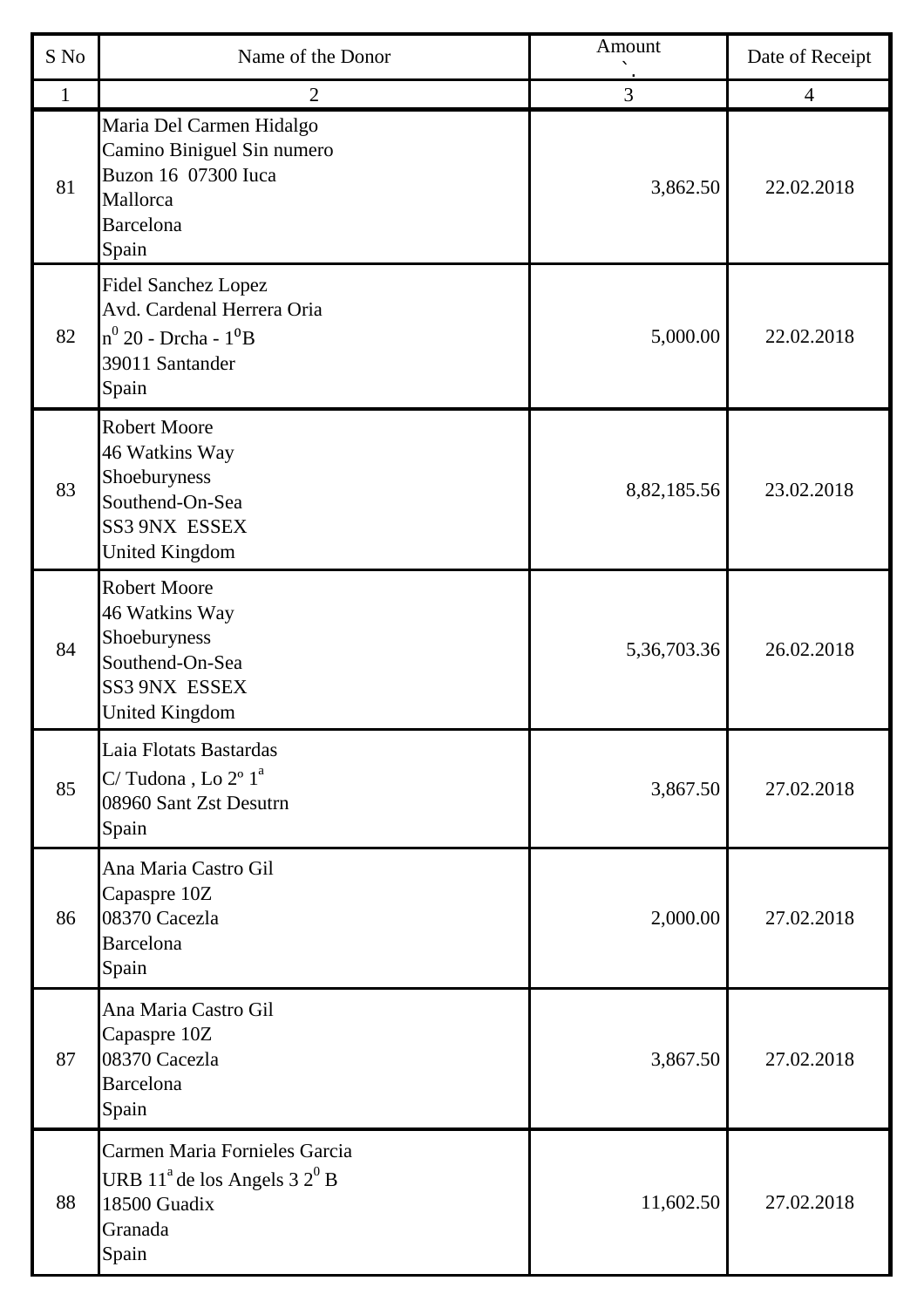| S No         | Name of the Donor                                                                             | Amount    | Date of Receipt |
|--------------|-----------------------------------------------------------------------------------------------|-----------|-----------------|
| $\mathbf{1}$ | $\overline{2}$                                                                                | 3         | $\overline{4}$  |
| 89           | Maria Teresa Tejedor Caballero<br>Macasta 66 1º E<br>Sevilla 41003<br>Spain                   | 7,735.00  | 27.02.2018      |
| 90           | Juan Carlos Villalba Jimenez<br>C/Adelantado 14, 2°F<br>41009 Sevilla<br>Spain                | 7,735.00  | 27.02.2018      |
| 91           | Juan Carlos Martinez Escoriza<br>C/Ceiar E16 vecabal 45-Z<br>03001 Alicante<br>Spain          | 77,450.00 | 05.03.2018      |
| 92           | Jose Eliseo Jimenez Baroja<br>Belchita Nº 12º Derecha<br>Lobronjo<br>26003 Lariosa<br>Spain   | 3,500.00  | 09.03.2018      |
| 93           | Jose Antonio Delgado Macias<br>C/Corte Faraon 16-5 <sup>o</sup> 1ZDA<br>28041 Madrid<br>Spain | 1,551.00  | 13.03.2018      |
| 94           | Nati Cata Pons<br>C/Maria Cardona 35<br>08370 Calella<br><b>Barcelona</b><br>Spain            | 3,102.00  | 13.03.2018      |
| 95           | Une De La Fuente Errazquin<br>Lapurdi 6 - 3. A 20280<br>Hondarribia Gipuzkoa<br>Spain         | 6,500.00  | 13.03.2018      |
| 96           | Maria Antonia Borras Vidal<br>$C/$ Ample $n^0$ 14<br><b>Blanes</b> 17300<br>Spain             | 27,317.50 | 14.03.2018      |
| 97           | Maria Antonia Borras Vidal<br>C/ Ample $n^0$ 14<br><b>Blanes</b> 17300<br>Spain               | 1,561.00  | 14.03.2018      |